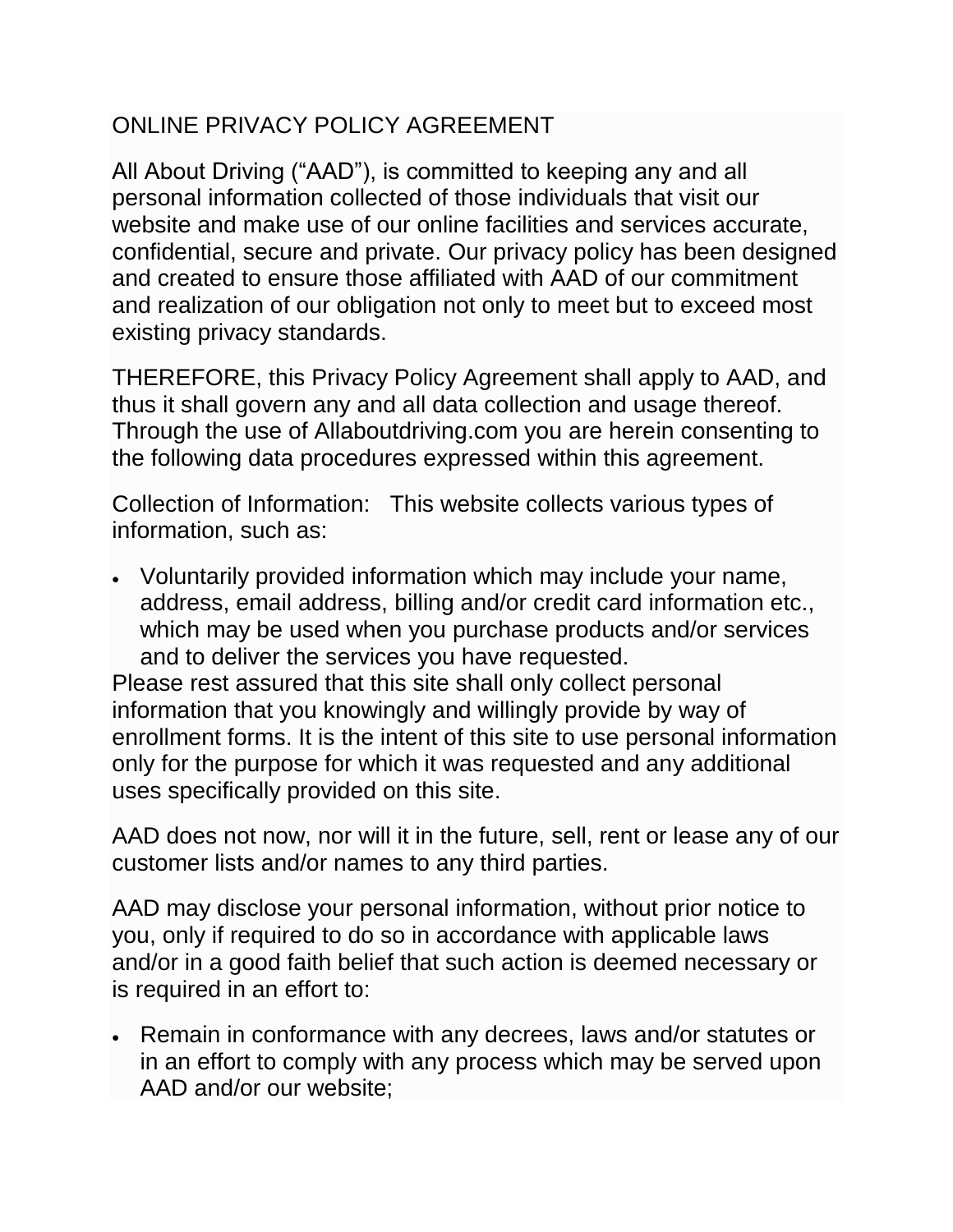- Maintain, safeguard and/or preserve all the rights and/or property of AAD; and
- Perform under demanding conditions in an effort to safeguard the personal safety of users of Allaboutdriving.com and/or the general public.

Children Under Age of 13: AAD does not knowingly collect personal identifiable information from children under the age of thirteen (13) without verifiable parental consent. All About Driving does not provide services to children under the age of thirteen, and performs age verifications of such. If it is determined that such information has been inadvertently collected on anyone under the age of thirteen (13), we shall immediately take the necessary steps to ensure that such information is deleted from our system's database. Anyone under the age of thirteen (13) must seek and obtain parent or guardian permission to use this website.

Links to Other Web Sites: Our website does contain links to other websites. AAD does not claim nor accept responsibility for any privacy policies, practices and/or procedures of other such websites. Therefore, we encourage all users and visitors to be aware when they leave our website and to read the privacy statements of each and every website that collects personally identifiable information. The aforementioned Privacy Policy Agreement applies only and solely to the information collected by our website.

Security: AAD shall endeavor and shall take every precaution to maintain adequate physical, procedural and technical security with respect to our offices and information storage facilities so as to prevent any loss, misuse, unauthorized access, disclosure or modification of the user's personal information under our control.

Changes to Privacy Policy Agreement: AAD reserves the right to update and/or change the terms of our privacy policy, and as such we will post those change to our website homepage at Allaboutdriving.com so that our users and/or visitors are always aware of the type of information we collect, how it will be used, and under what circumstances, if any, we may disclose such information.